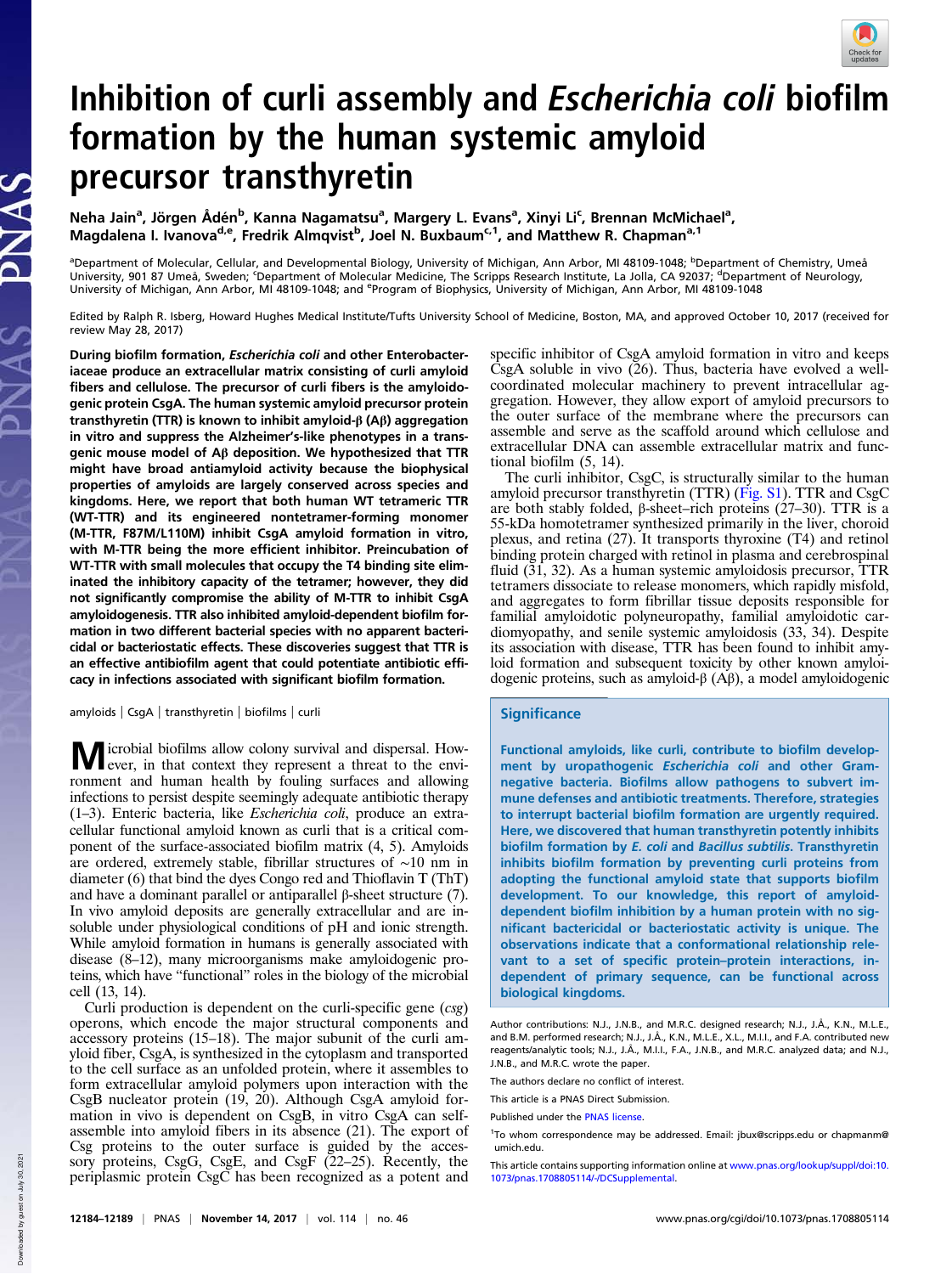bacterial peptide (HypF-N), and human islet amyloid polypeptide in vitro, abrogating cytotoxicity and fibril formation in a fashion similar to the ATP-independent chaperones  $\alpha$ B-crystalline and clusterin (35–40). While the engineered nontetrameric form of TTR (M-TTR; F87M/L110M) (41) has greater intrinsic fiber-forming propensity, it is also a more effective inhibitor of amyloid formation by other precursors in vitro than the WT tetramer (WT-TTR).

The established antiamyloid behavior of TTR and the structural resemblance of the monomer to CsgC prompted us to examine the ability of TTR to inhibit CsgA amyloid formation in vitro and CsgA-dependent biofilm formation in vivo. In the present study, we find that both forms of TTR (M-TTR and WT-TTR) can inhibit bacterial amyloid formation in vitro. In addition, both inhibited curli-dependent pellicle-biofilm formation without any bactericidal or bacteriostatic effects. We propose that this property of TTR has potential use in strategies designed to combat biofilm formation in clinical and environmental settings.

#### Results

TTRs Inhibit Conversion of Soluble CsgA into Amyloid Fibrils. To investigate whether TTR could modulate CsgA amyloid assembly in vitro, we monitored fibril formation by ThT fluorescence, as previously described (17). CsgA polymerization displayed a typical sigmoidal response with an increase in ThT fluorescence after a lag time of  $2.\overline{5} \pm 0.5$  h, reaching a plateau after 8 h (Fig. 1) A and B). Addition of WT-TTR to freshly purified CsgA at a molar ratio 1:1 increased the lag phase to 4 h (Fig. 1A), suggesting that WT-TTR interferes with the early nucleation and elongation stages of amyloidogenesis. When added to soluble CsgA at the same ratio (1:1), M-TTR abolished CsgA fibril formation (Fig. 1B). The inhibitory activity was concentrationdependent for both WT-TTR and M-TTR. However, M-TTR was found to be more effective, as it inhibited CsgA amyloid formation at substoichiometric ratios (Fig.  $1 \, \text{A}$  and  $\text{B}$  and Fig. S2). To determine the specificity of CsgA amyloid inhibition by TTR, we studied CsgA fibrillation in the presence of BSA, which is similar in size, charge distribution, and structural stability to the TTR tetramer and human lysozyme, which is of similar size but has a significantly different pI than M-TTR. No change in the extent or kinetics of CsgA aggregation was observed in the presence of either BSA or lysozyme (Fig. 1C), indicating that inhibition of CsgA amyloid formation by TTR was not a result of nonspecific protein–protein interactions.

M-TTR Sequesters CsgA into Dead-End Oligomers/Aggregates. To better assess how TTR arrested CsgA amyloid formation, we carried out transmission electron microscopy (TEM) of CsgA incubated with TTR. TEM revealed clear distinctions between the species generated by CsgA in the presence of the different forms of TTR (Fig. 2). Neither preparation showed detectable

oligomers or aggregates at time 0 (Fig.  $2 \text{ } A-C$ ). After 15 h of incubation, CsgA formed infinite stretches of self-assembled ribbon-like amyloid fibers (Fig. 2D). In contrast, CsgA incubated with WT-TTR for 15 h generated fewer and thinner fibers (Fig. 2E), which upon longer incubation (∼36 h) formed typical CsgA fibers. More strikingly, when incubated with M-TTR for 15 h, CsgA formed predominantly amorphous aggregates consistent with their failure to bind ThT (Fig.  $2\tilde{F}$ ). Extending the incubation period up to 48 h failed to reveal any evidence for conversion/maturation of the amorphous aggregates into fibrils (Fig. S3).

To better understand the morphological features of the aggregates, we performed atomic force microscopy (AFM). CsgA alone formed typical fibers after incubation for 15 h (Fig. 3A), whereas CsgA incubated with M-TTR revealed a uniform distribution of spherical aggregates (Fig. 3B), suggesting that M-TTR directs CsgA into structures, which are incompetent for amyloid fiber formation. To gain further insight into how M-TTR affected the structural transitions of CsgA over time, and how the two proteins interact, we performed NMR analysis. Freshly prepared CsgA was incubated in an NMR tube at 25 °C for 76 h to monitor the structural transitions during amyloid formation. After 76 h, there was a dramatic decrease in 1D spectra intensity (Fig. 3C), consistent with CsgA monomers being converted to larger molecular species no longer detectable in the spectrum. The same experiment was performed in the presence of unlabeled M-TTR  $(1:1 \text{ ratio to the } ^{15}N\text{-labeled})$ CsgA). At 76 h, the samples displayed little or no decrease in signal intensity, suggesting that M-TTR prevents the loss of signal due to amyloid formation in vitro (Fig. 3D). M-TTR makes only a minimal and distinct contribution to the CsgA+ M-TTR spectrum (Fig. 3D). Thus, the combined results from the TEM, AFM, and NMR studies suggest that M-TTR directs CsgA into off-pathway oligomers/aggregates, which are incompetent for fiber formation.

M-TTR, but Not WT-TTR, Inhibits Seeded Aggregation by CsgA. The substoichiometric molar ratios of M-TTR required for CsgA amyloid inhibition led us to speculate that M-TTR may interact with multiple conformational species of CsgA present in solution. It is believed that the increased rate of amyloid fibril formation after the initial aggregates are formed is related to secondary nucleation at multiple sites along the primary fibrils. This secondary nucleation can be assessed in assays where sonicated preformed fibers—or seeds—can bypass the usual lag phase in CsgA polymerization (11, 42, 43). We monitored the antiamyloid activity of M-TTR and WT-TTR in the absence and presence of exogenously added 2% (by weight) seeds to CsgA under amyloid-forming conditions. CsgA amyloid assembly is accelerated by the addition of CsgA seeds (Fig. 4A). The addition



Fig. 1. Transthyretin inhibits CsgA amyloid formation in vitro. Purified CsgA was incubated with substoichiometric concentrations of (A) WT-TTR, (B) M-TTR, and (C) BSA and human lysozyme (Lyz). Aggregation kinetics were monitored by ThT fluorescence.

Down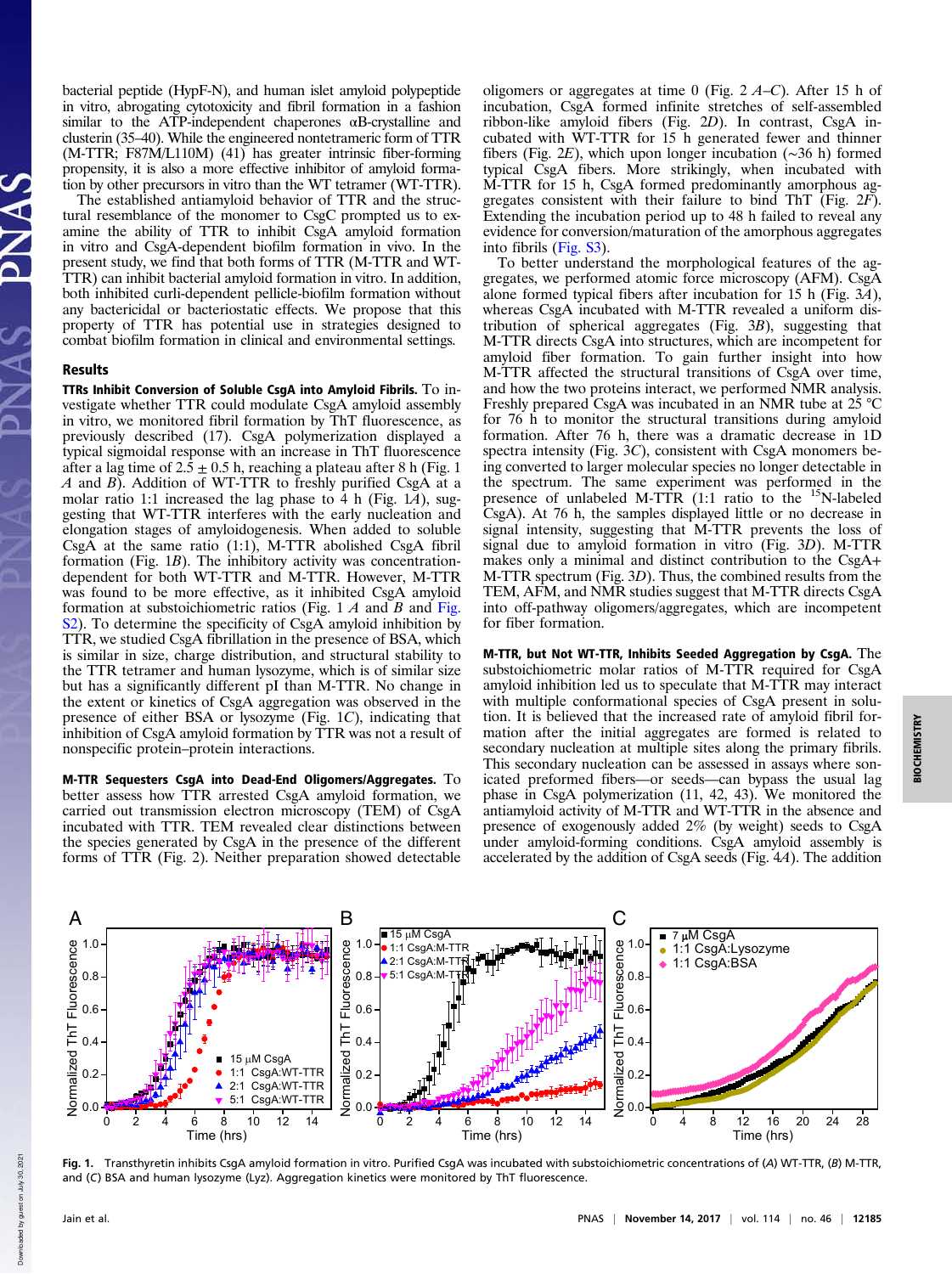

CsgA, 15hr CsgA+WT-TTR, 15hr CsgA+M-TTR, 15hr

Fig. 2. Microscopy images documenting fibers and aggregates. Representative TEM images taken at zero time point showed no aggregation in (A) 15 μM CsgA, (B) 1:1 CsgA: WT-TTR, and (C) 1:1 CsgA: M-TTR. Images taken after 15 h of incubation depicted (D) CsgA fibers,  $(E)$  thin proto-fibril like structures when CsgA incubated with WT-TTR at 1:1 molar ratio, and (F) unstructured amorphous aggregates when CsgA incubated with M-TTR at 1:1 molar ratio. (Scale bars, 100 nm.)

of WT-TTR to CsgA in a molar ratio of 1:1 failed to influence the kinetics of seeded CsgA aggregation (Fig. 4B). However, the addition of M-TTR at the same ratio substantially inhibited the accelerating effect of CsgA seeding (Fig. 4C), suggesting an effect of M-TTR on secondary nucleation, via an interaction with a molecular species other than the CsgA monomer, to interrupt fibril formation.

The TTR T4 Binding-Site Is Involved in WT-TTR Inhibitory Activity. Given the differences in inhibitory activity of WT-TTR and M-TTR, we hypothesized that the different TTR's have distinct modes of inhibition of fibril formation. To test this hypothesis we examined the effects of several molecules that have been shown to occupy the T4 binding site of the TTR tetramer. We compared the effect of tafamidis, a drug demonstrated to stabilize the TTR tetramer on the capacities of WT-TTR and M-TTR (which does not form a T4-binding site) to inhibit CsgA fibrillogenesis (44). WT-TTR and M-TTR were incubated with tafamidis overnight at 37 °C before addition to the CsgA fibrillation reaction. The inhibitory effect of WT-TTR on CsgA aggregation was completely abolished at a molar ratio of 1:1 in the presence of tafamidis (Fig. 5A), whereas the M-TTR inhibitory activity remained unaltered (Fig. S4A). The results suggest that the T4 binding-site needs to be unoccupied for tetrameric TTR to

inhibit CsgA amyloid formation. However, it is also possible that the tetrameric TTR (WT-TTR) dissociates to yield monomeric TTR, which actually inhibits fibril formation and that tafamidis, by stabilizing the tetramer, blocks monomer release. This possibility was explored by testing the capacity of a highly stable human TTR tetramer mutant (T119M) to inhibit CsgA aggregation (45) (Fig. 5A). Its inhibitory capacity was comparable to that of tetrameric WT-TTR. The inhibitory capacity of TTR T119M was unaffected by preincubation with tafamidis because the amino acid substitution at position 119 abrogates tafamidis binding (46). To further explore whether the tafamidis effect was based on occupation of the T4 binding site per se, or stabilization of the homotetramer, we performed a similar experiment with two other small molecules (resveratrol: a plant polyphenol, and A2: an engineered stilbene) that are known to occupy the T4 binding pocket in both WT-TTR and the T119M TTR mutant  $(47, 48)$ . These have the additional advantage that both are nonfluorescent in an aqueous environment but fluoresce at characteristic wavelengths when bound in the T4 pocket of tetrameric TTR (Fig.  $S\overline{4}$  B and C). When incubated with either resveratrol or A2, WT-TTR and T119M lost their capacity to delay CsgA polymerization (Fig.  $5 B$  and C), while M-TTR did not (Fig. S4A). Thus, it is likely that the antiamyloidogenic action of the human TTR tetramer (WT-TTR) with CsgA is mediated primarily through the T4 binding pocket and does not require tetramer dissociation and monomer release. However, it is possible that other regions in TTR may also participate in the inhibition of CsgA fibrillogenesis.

TTR Inhibits the Conversion of CsgA and CsgB Variants into Amyloid Fibrils. CsgA contains five imperfect repeating units (R1–R5) that contribute to CsgA amyloid formation. Deletion of segments R1  $(ΔR1)$ , R3  $(ΔR3)$ , and R5  $(ΔR5)$  did not significantly alter CsgA amyloid assembly and each variant retained the capacity for fibril formation in vitro (18, 49). The ability of the different TTR conformers to affect amyloid formation by the various CsgA deletion mutants was also assessed. M-TTR completely inhibited amyloid assembly by each variant, whereas WT-TTR only delayed the appearance of fibers by the CsgA  $\Delta$ R1, CsgA  $\Delta$ R3, and CsgA  $\Delta$ R5 (Fig. S5 A–C). Hence, their effects on the subunits were similar to those seen with full-length CsgA. The results suggest either that TTR has multiple interactive sites on CsgA or that each mutant presents a similar TTR-interactive conformation to the environment.

CsgA polymerization into curli amyloid fibers in vivo is dependent on the minor curli subunit CsgB, which serves to template curli amyloid formation on the cell surface (20). CsgB shares ∼30% sequence identity with CsgA and forms amyloid fibrils that can seed CsgA amyloid formation (21). We tested the ability of TTR conformers to inhibit CsgB fibril formation using a truncated variant of  $CsgB (CsgB<sub>trunc</sub>)$ , which has a slower rate of amyloid formation than full-length CsgB and has a detectable lag phase. M-TTR inhibited  $CsgB<sub>trunc</sub>$  from assembling into



Fig. 3. Structural transitions of CsgA in presence of transthyretin. AFM images taken after 15 h showed (A) CsgA (15 μM) fibers and (B) spherical oligomers when CsgA incubated with M-TTR at 1:1 molar ratio. (C) Relative peak intensities of 1D NMR data showing major signal decays in the aliphatic region of CsgA after 76 h of incubation as the protein turns into amyloid fibers. (D) The experiment was repeated in the presence of 1:1 CsgA: M-TTR and 50 μM M-TTR alone.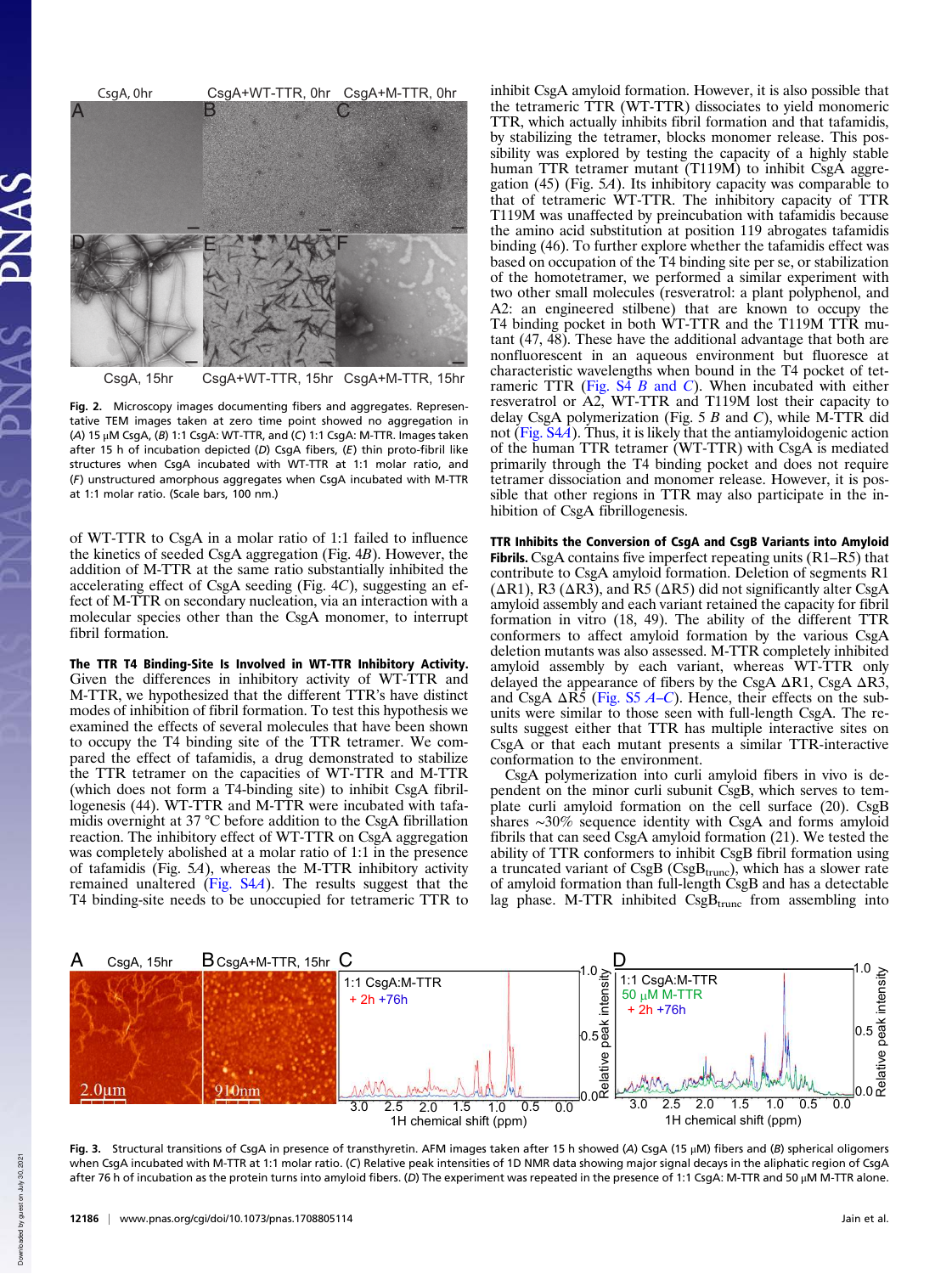

Fig. 4. Effect of transthyretin on seeded CsgA aggregation. Polymerization of CsgA in the presence of 2% (wt/vol) preformed and sonicated CsgA fibrils (CsgA seeds) prepared as described in Materials and Methods. (A) CsgA seeds accelerated CsgA polymerization. (B) CsgA seeds accelerated CsgA polymerization in presence of WT-TTR. (C) CsgA seeded polymerization inhibited by M-TTR.

amyloid, whereas WT-TTR did not significantly alter  $CsgB_{trunc}$ fibril formation (Fig.  $S5D$ ) at a molar ratio of 1:1. The results demonstrate that among Csg-related amyloidogenic proteins the antiamyloid activity of both WT-TTR and M-TTR is not sequence-specific.

TTRs Did Not Dissociate Preformed CsgA Fibers. Some chaperones are capable of disaggregating protein aggregates (50, 51). To determine if TTR could disaggregate mature CsgA amyloid fibers, we incubated 2-d-old CsgA amyloid fibers with and without either WT-TTR or M-TTR. No significant change in ThT fluorescence was observed in the presence of either form of TTR (Fig. S6A). After 3 d, the TEM images of CsgA plus TTR (WT-TTR and M-TTR) revealed a mesh of fibers that were indistinguishable from the CsgA only fibers with no evidence of disaggregation (Fig.  $S6 B-D$ ). These results suggest that neither WT nor M-TTR has intrinsic disaggregase activity for mature CsgA fibers.

TTRs Abolish Curli-Dependent Pellicle Biofilm Formation of Uropathogenic E. coli UTI89. The distinct differences in CsgA amyloid assembly in the absence and presence of TTR prompted us to ask whether the effect was biologically relevant. In other words, could TTR interfere with amyloid-dependent pellicle biofilm formation in E. coli? For pellicle assays, we used UTI89, an E. coli originally isolated from a patient with an acute urinary tract infection (52, 53). To test the antibiofilm activity of the two forms of TTR, we added increasing concentrations of WT-TTR or M-TTR to the E. coli UTI89 cultures (Fig. 6) and monitored the development of biofilm at 26 °C for 48 h.



Fig. 5. Effect of occupied T4 binding site on CsgA amyloid inhibition. CsgA polymerization expressed as T50 in presence of tetrameric TTR (WT-TTR and T119M mutant) incubated without and with small molecules that bind in the T4 site: (A) with tafamidis (taf), (B) with resveratrol (res), (C) with A2. Presence of small molecules in T4 site abolished the inhibitory activity of WT-TTR and T119M mutant. ns, not significant, \*P < 0.03, \*\*P < 0.002, \*\*\*P < 0.0002.

UTI89 formed wrinkled pellicle biofilms at the air–liquid interface when incubated in media (Fig. 6A, Top). In contrast, pellicle formation was markedly diminished when either WT-TTR (Fig. 6A, Middle) or M-TTR (Fig. 6A, Bottom) were added at the beginning of the incubation. WT-TTR reduced biofilm biomass by 40%, while M-TTR was much more potent, achieving an 80% reduction compared with the untreated cells (Fig. 6B). TEM analysis of UTI89 grown under pellicle-inducing conditions revealed a mesh of curli fibers that held the cells together in large clumps (Fig. 6C and Fig. S7A). UTI89 grown under the same conditions, but treated with WT-TTR, had fewer visible fibers (Fig. 6D and Fig. S7B). However, UTI89 grown under pellicle-inducing conditions in the presence of M-TTR had almost no curli-like fibers with the cells evenly dispersed around the grid (Fig. 6E and Fig. S7C). The growth curves of UTI89 cells in the absence or presence of TTR were nearly identical, suggesting that the effects on biofilm formation were not related to TTR having bacteriostatic or bactericidal activity (Fig. 6F).

Because biofilm formation is common to most bacterial species, we investigated if the TTR inhibition of biofilm formation was species-specific. We tested the capacity of M-TTR to inhibit biofilm formation by Bacillus subtilis, a Gram-positive bacterium that forms amyloid-dependent floating pellicle biofilms at the air–liquid interface dependent on the amyloid scaffold formed by the TasA protein (54). The cells grown in media alone developed a pellicle in 36 h (Fig. S8A), whereas the cells with exogenously added M-TTR did not show any pellicle formation (Fig. S8B). As with *E. coli*, the growth of *B. subtilis* was unaltered in the presence of M-TTR (Fig. S8C). These results indicate that TTR (specifically M-TTR) can inhibit amyloid-dependent biofilm formation by more than one bacterial species.

### **Discussion**

The effects of the two forms of TTR on fibril formation by CsgA, a functional amyloid protein that comprises the major component of E. coli biofilm, were similar to those seen with  $Aβ$ fibrillogenesis, suggesting that the effects were on the process of amyloidogenesis independent of the primary sequence or species of origin of the amyloid-forming protein. Our results from ThT fluorescence and NMR analysis show that the conversion of soluble CsgA to amyloid fibrils can be inhibited by the WT-TTR tetramer but more efficiently by an engineered M-TTR that does not form tetramers (Fig. 1). The TEM analyses indicate that WT-TTR delays the appearance of CsgA amyloid fibers, while M-TTR does not inhibit CsgA oligomerization per se; rather, it prevents the formation of the higher-order CsgA protofibrillar and fibrillar structures that ultimately comprise the biofilm scaffold (Fig. 2). The failure to see shifted resonances in the NMR studies could be consistent with a transient interaction, a

Down

2021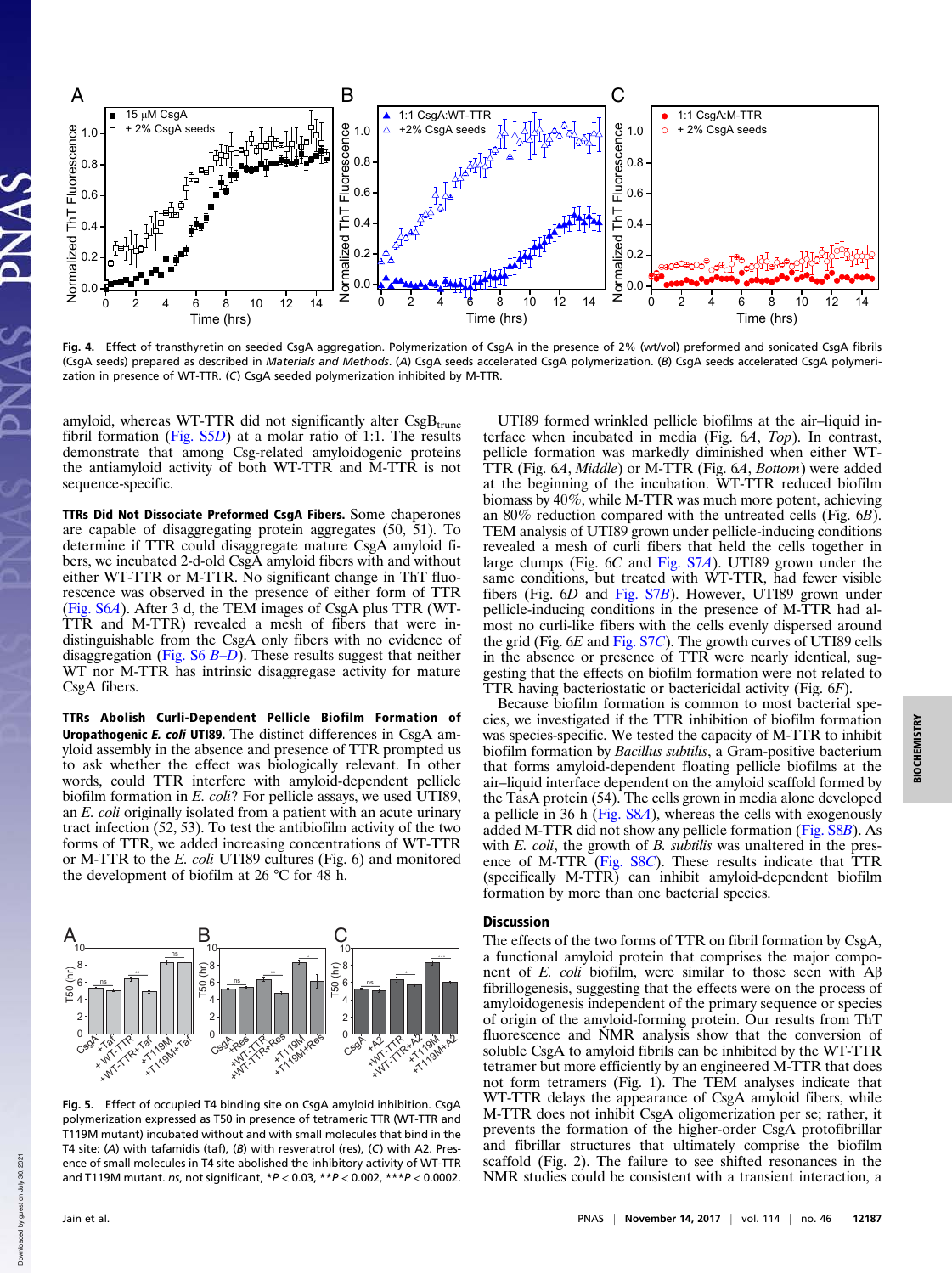

Fig. 6. Transthyretin suppressed pellicle-biofilm formation in E. coli UTI89. (A) Concentration-dependent effect of WT-TTR and M-TTR on biofilm formation in E. coli UTI89 grown in YESCA media at 26 °C for 48 h under quiescent conditions. E. coli UTI89 in media (Top), +WT-TTR (Middle), and +M-TTR (Bottom). (B) Biofilm biomass quantification in untreated cells and cells with exogenously added WT-TTR and M-TTR.  $*P = 0.001$  and  $*P <$ 0.0001. Representative TEM images of (C) E. coli UTI89 cells, (D) E. coli UTI89 cells with 15 μM WT-TTR, and (E) E. coli UTI89 cells with 15 μM M-TTR. (Scale bars, 300 nm.) The arrow indicates network of curli fibers. (F) Growth curves of E. coli UTI89 in absence and presence of WT-TTR and M-TTR.

global molecular effect with minimal interaction with specific amino acids or, most likely, simply technical in that the soluble aggregates formed in the presence of M-TTR are too large to be adequately interrogated by NMR (Fig. 3). This observation is consistent with the AFM images showing CsgA oligomers/ aggregates in the presence of M-TTR, which are amorphous and likely to be off the amyloid pathway (Fig. 3).

The likelihood that the mechanisms of inhibition of aggregation may be fundamentally different for M-TTR and WT-TTR is also supported by the observation that only M-TTR can inhibit both seeded and unseeded CsgA amyloid assembly (Fig. 4). Additional evidence for distinct modes of inhibition are the effects on fibrillogenesis of three different small molecules known to block the T4 binding site in WT-TTR. Tafamidis, resveratrol, and A2 had no apparent effect on the inhibition of CsgA fibril formation by M-TTR, but abolished the inhibitory activity of WT-TTR (Fig. 5 and Fig. S4A). These results are similar to the inhibition of Aβ fibril formation by M-TTR, which was also unaffected by tafamidis (37). Thus, it appears that an available T4 binding site is required for WT-TTR to inhibit amyloid formation by CsgA. Because M-TTR has no T4 binding site, it must have a different mechanism of interaction.

In vitro analyses of the TTR–Aβ interaction from several laboratories have demonstrated that the engineered M-TTR is also a much more potent inhibitor of Aβ fibril formation than the functional tetramer (37, 55). It has been proposed that because of its inherent capacity to oligomerize rapidly, M-TTR forms nonfibrillar oligomers that behave as substoichiometric polyvalent binders of Aβ oligomers, while binding by the tetramer is stoichiometric (35, 37). Based on the observed increased antiamyloid activity of M-TTR compared with the tetrameric WT-TTR, it was proposed that tetramer dissociation is required to release the monomers, which are the active species for fibril inhibition. The fact that the inhibition experiments are performed under conditions in which there is little dissociation of TTR tetramers makes this unlikely. Furthermore, the fact that highly stable TTR tetramers, such as TTR T119M, which do not dissociate to any degree under physiologic conditions, can still inhibit fibrillogenesis indicates that tetramer dissociation is not required for inhibition of CsgA amyloidogenesis (Fig. 5).

The potential biological importance of the in vitro demonstration of the anti-CsgA amyloid activity of TTR was realized in the experiments in which TTR was shown to inhibit amyloiddependent biofilm formation (Fig. 6). Because WT-TTR does not inhibit the aggregation of CsgB, yet is capable of inhibiting biofilm formation, it is likely that its effect is via its interaction with CsgA. However, since M-TTR inhibits fibrillogenesis by both CsgA and CsgB, we cannot definitively state whether its biofilm inhibitory capacity is via an interaction with CsgA, CsgB, or both. Importantly, neither WT-TTR nor M-TTR exhibited cytotoxicity, allowing us to conclude that biofilm inhibition is due to suppression of amyloid formation rather than an effect on bacterial growth or metabolism (Fig. 6F).

Bacterial biofilm formation compromises efforts to eradicate infections with antibiotics, particularly in contexts where the colonies form on inanimate bio-compatible surfaces, such as indwelling catheters and orthopedic implants (56). Numerous antimicrobial peptides and small molecules have been designed to prevent biofilm formation or disperse preexisting biofilms in the clinical as well as industrial contexts (24, 57, 58). Most peptides designed for antibiofilm activity are known to also have antimicrobial activity. Our results demonstrate that M-TTR completely abolished amyloid-dependent biofilm formation by two different bacterial species, with WT-TTR being less potent than M-TTR, and suggests that M-TTR might be used as an antibiofilm factor on inert surfaces (Fig. 6). Neither of the proteins (WT-TTR and M-TTR) had any apparent effect on bacterial growth, indicating that the mechanism was mediated by its action on biofilm formation rather than via an effect on bacterial metabolism or physiology, and hence, should not interfere with the actions of antibiotics that are dependent on interfering with replication or metabolism.

To our knowledge, this is a unique report in which the antiamyloid property of a human protein (TTR) has been exploited in bacterial systems to inhibit amyloids and biofilms without having significant antimicrobial activity. The LL-37 protein, while behaving as a natural antibiofilm factor for many bacterial species (e.g., Pseudomonas aeruginosa, E. coli, and Staphylococcus aureus) also modulates the host immune response (59–61). Truncated fragments of LL-37 and another cationic peptide 1037 have been shown to inhibit biofilms from P. aeruginosa, E. coli, S. aureus, Burkholderia cenocepacia, and Listeria monocytogenes (62–64). Both LL-37 and peptide 1037 are known to disrupt lipid membranes (antimicrobial activity) and alter gene expression (antibiofilm activity) (64). Hence, the mode of action of LL-37 and other cationic peptides is likely to be distinct from that of TTR.

To summarize, we have demonstrated that the amyloidogenic protein TTR may behave in a chaperone-like manner to inhibit bacterial curli fibrillogenesis and biofilm formation. Our results suggest that TTR may be used to enhance treatment or prophylaxis of infections characterized by prominent biofilm formation.

#### Materials and Methods

See also SI Materials and Methods. The effect of TTR variants on kinetics of CsgA, CsgA mutants, and CsgB<sub>trunc</sub> amyloid formation was monitored in 96well black flat-bottom plates using automated microtiter plate reader (Tecan Infinite M200). Freshly purified CsgA, CsgA mutants, and CsgBtrunc were diluted in 50 mM KPi (pH 7.3) to a final protein concentration of 15 μM. The samples were incubated at 25 °C with 20 μM ThT under quiescent conditions. The ThT fluorescence intensity was recorded after every 20 min with linear shaking for 3 s before the readings (excitation: 438 nm; emission: 495 nm; cut-off: 475 nm). Since TTR itself is amyloidogenic, we verified that TTR variants used in the present study did not show appreciable ThT binding under the experimental conditions. For the seeding experiments, CsgA fibers (2-d-old) were sonicated with two 15-s bursts on ice to prepare the seeds. The final values in all ThT experiments are reported as normalized from 0 to 1 using Origin Pro V 9.0 software. All ThT assays were performed in triplicate with at least three biological replicates. Results of fibril-forming experiments are expressed as an average of three biological replicates with SE and are compared as T50, which is the time required for the ThT signal to reach half its maximal fluorescence.

Down